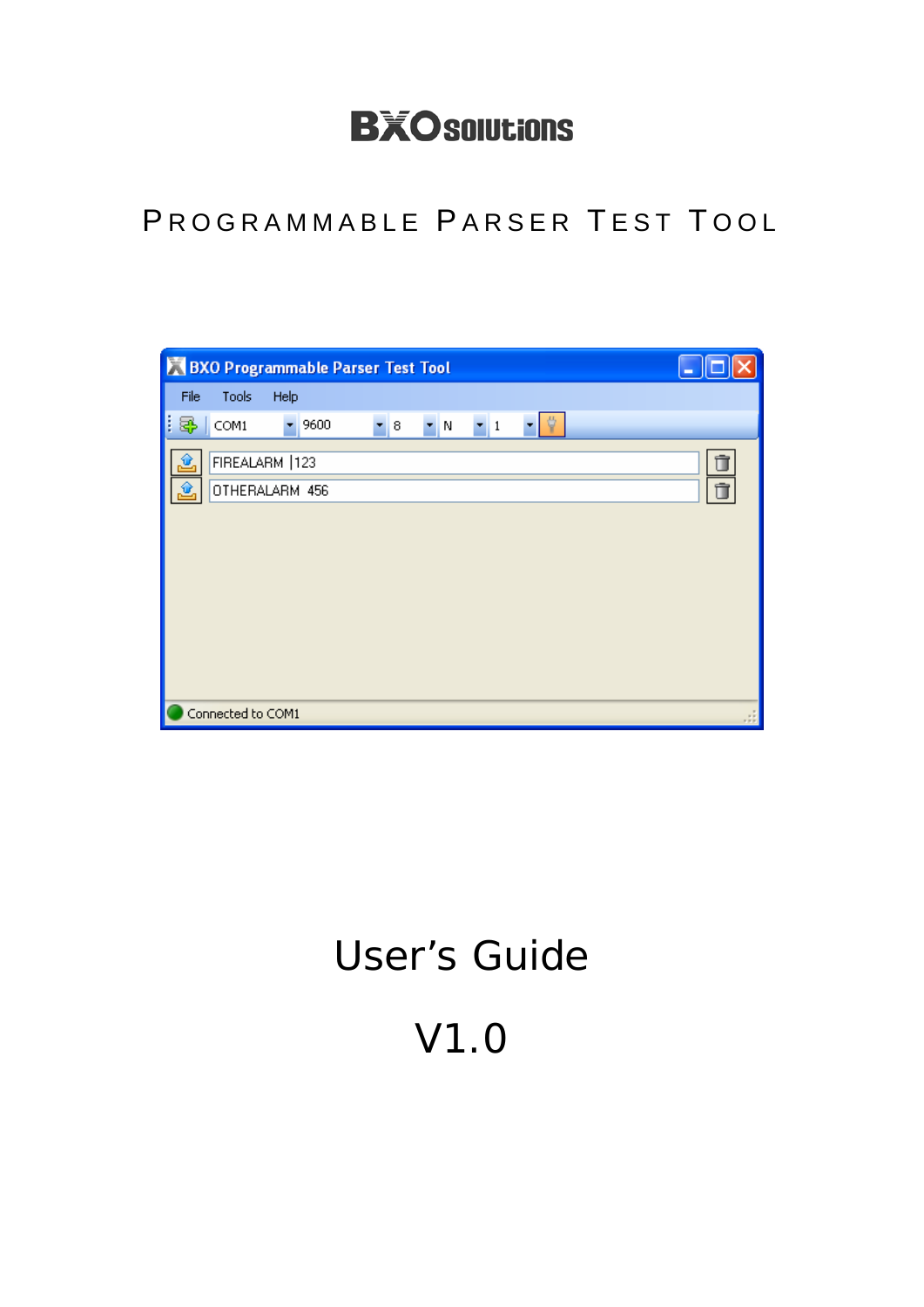| <b>Revisions</b> |                |
|------------------|----------------|
| Date/version     | <b>Changes</b> |
| 2006-06-19 V1.00 | First release. |

The information contained in this document, with respect to applications, examples and similar, is intended through suggestion only. It is your responsibility to make sure that your application meets your specifications. BXO Solutions AB takes no responsibility for the correctness of the information or its use. This applies in particular, but not limited to, information regarding the exchange of information with third party products.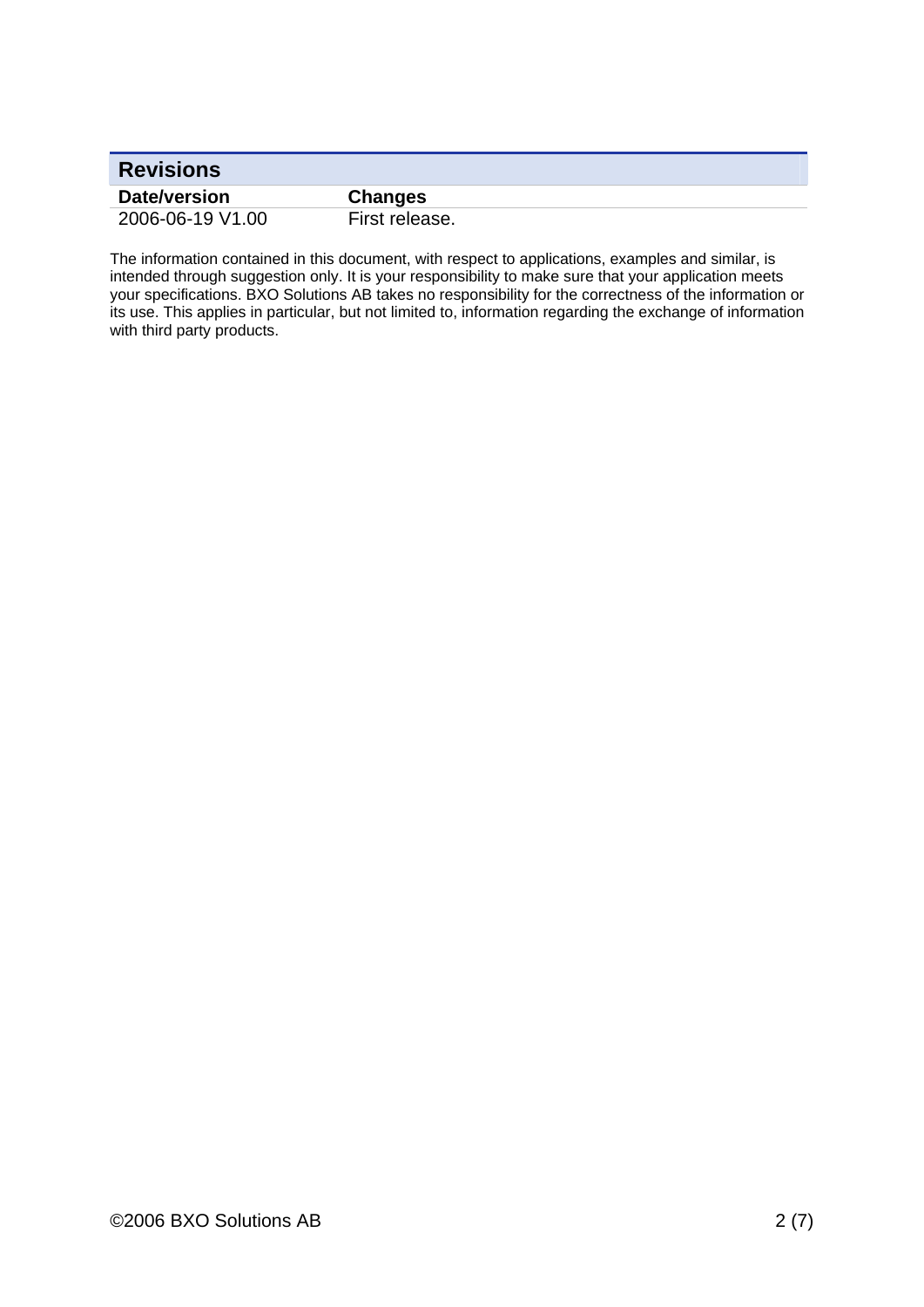## **Table of Contents**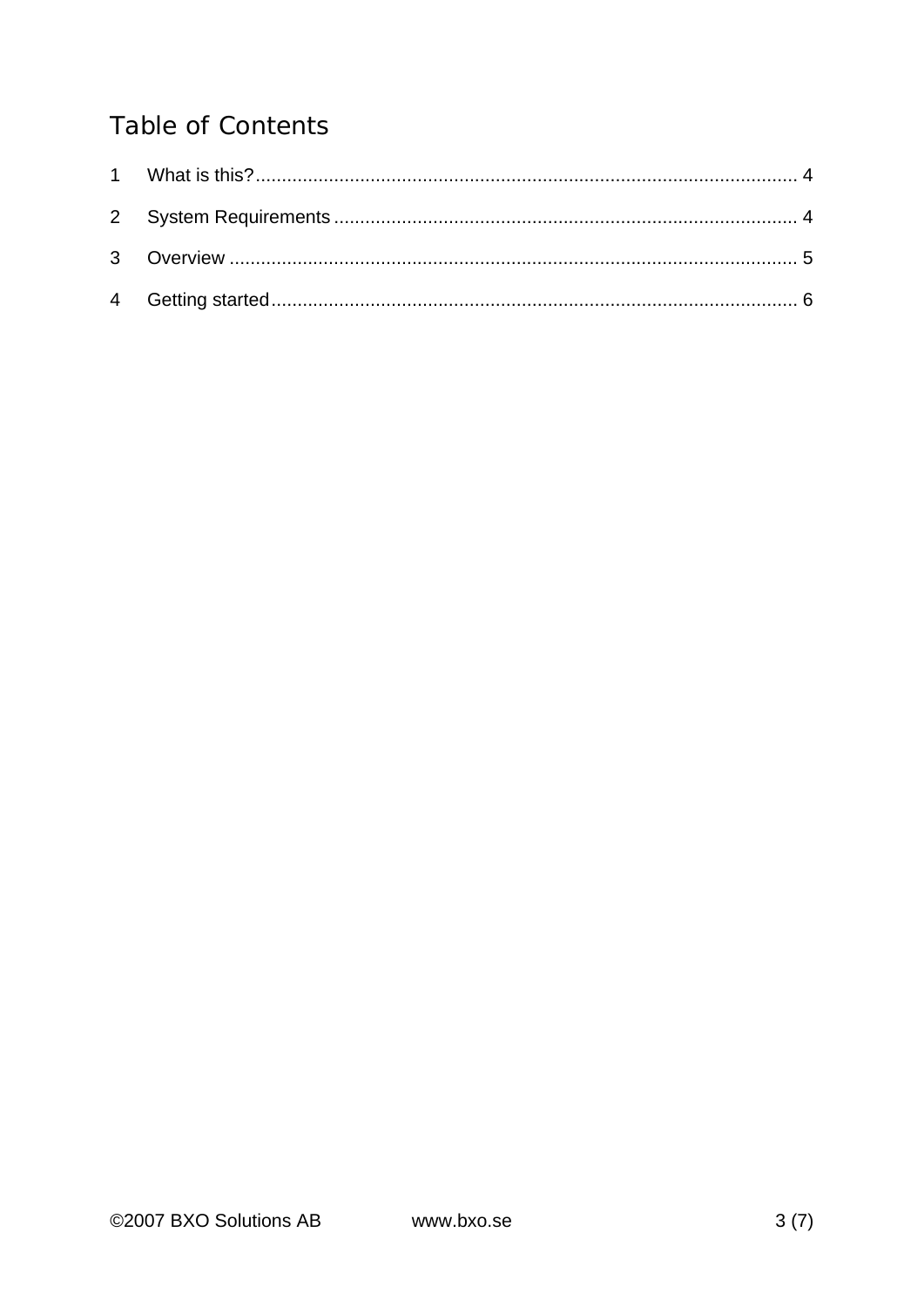# **1 What is this?**

This tool can be used to simulate a serial log printer output, in order to verify that the Programmable Parser is set up correctly in BXO Log.

### **2 System Requirements**

Windows XP SP2 with .NET Framework 2.0 Windows 2003 Server with .NET Framework 2.0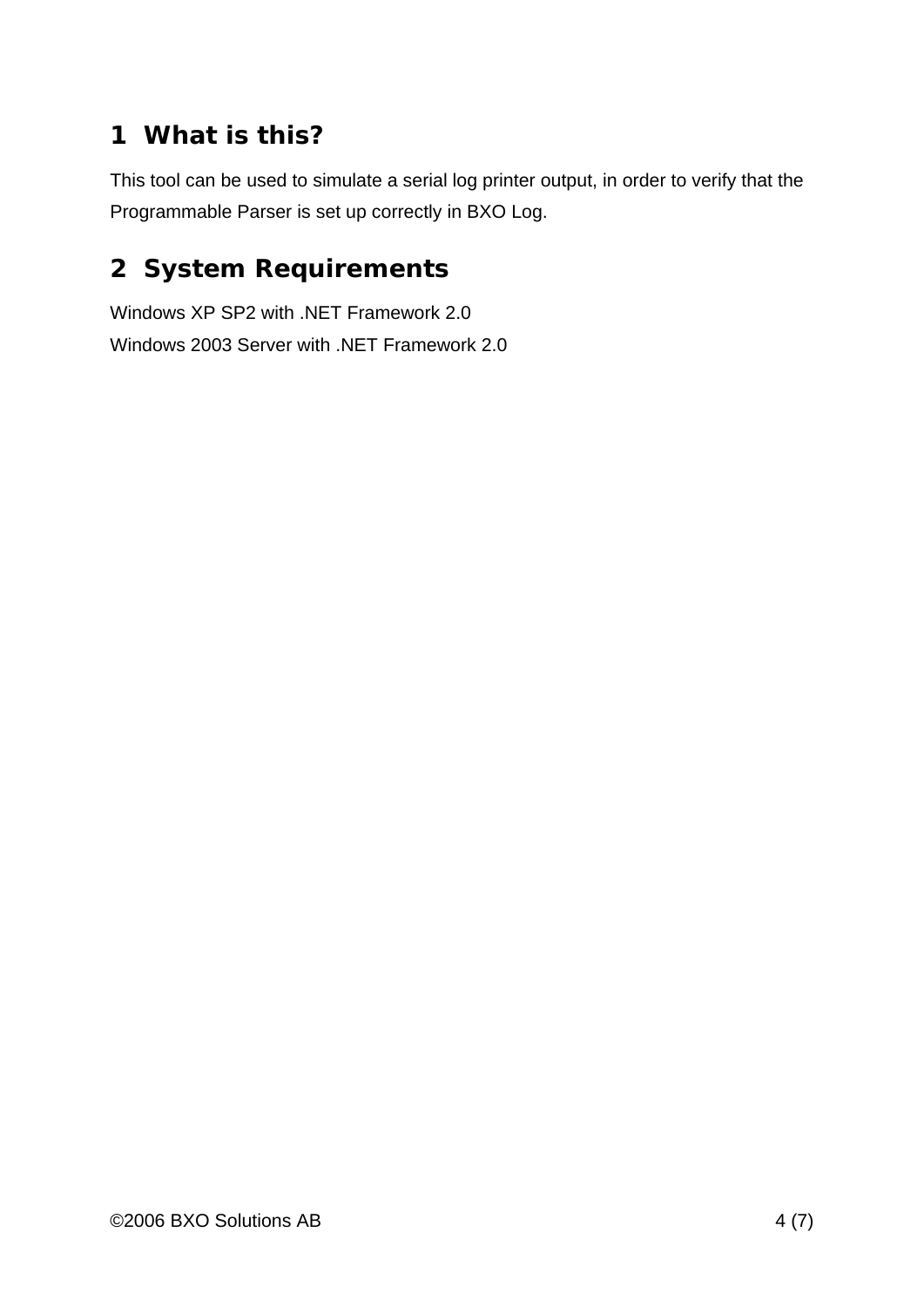#### **3 Overview**

Click here to **add a text line**.



Connect/Disconnect COM port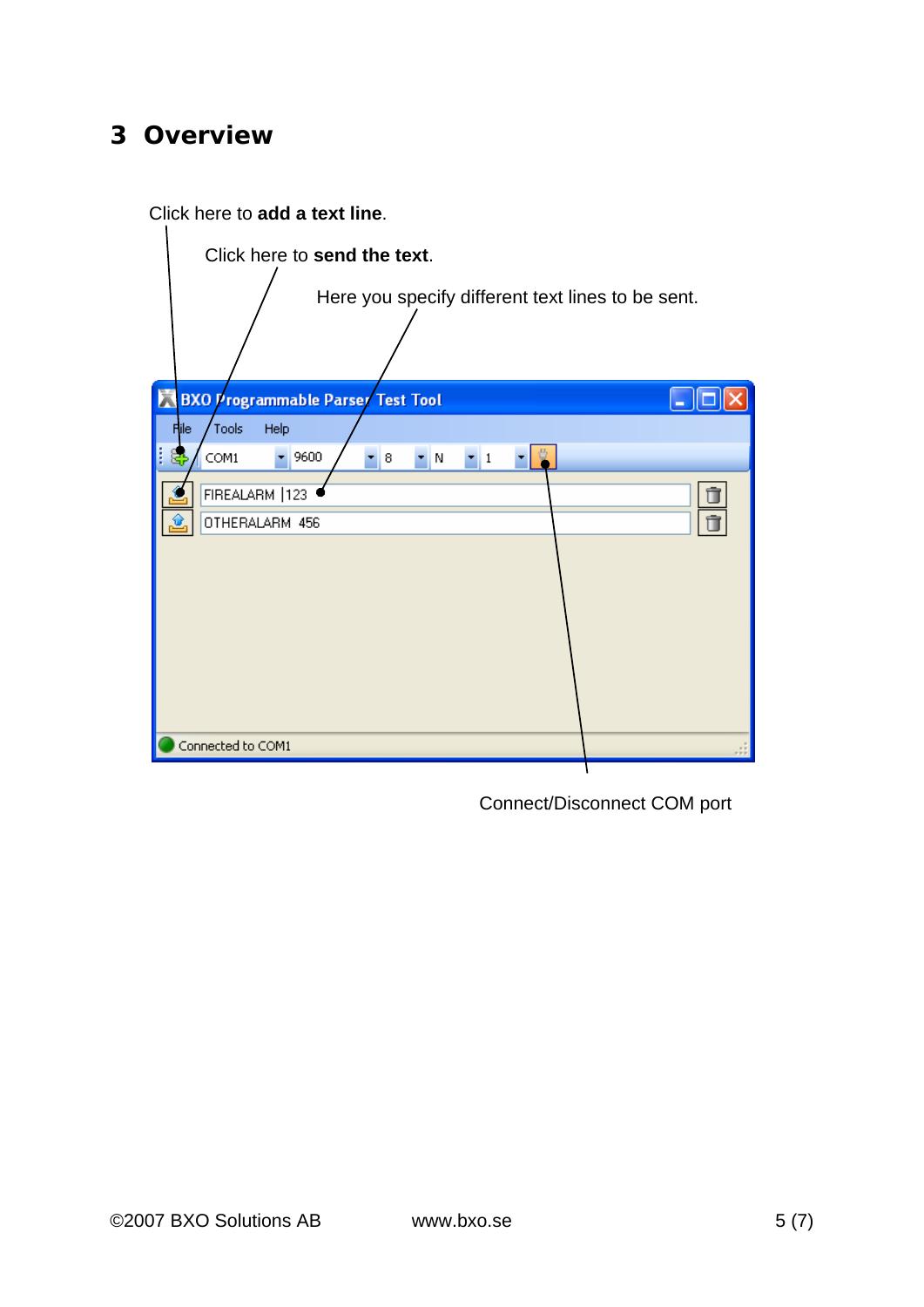### **4 Getting started**

- 1. Link two COM ports together with a **crossed RS-232 cable** (a nullmodem).
	- 2  $\sim$  2  $\overline{\phantom{a}3\phantom{a}}$   $\overline{\phantom{a}3\phantom{a}}$   $\overline{\phantom{a}3\phantom{a}}$  $5 \frac{1}{2}$
- 2. Set up the COM port to the same settings as BXO Log Programmable Parser, **except the COM port name**, of course (for instance, you could have COM1 on the test tool and COM2 in BXO Log.



3. Set up the Line ending characters. The most common is CR/LF.

|       | <u>arian in andre i albai ian'i an</u> |       |  |
|-------|----------------------------------------|-------|--|
| Tools | Help                                   |       |  |
|       | Line ending                            | CR/LF |  |
|       |                                        | CR    |  |
|       | FIREALARM 123                          | ΙF    |  |
|       | OTHERALARM 456                         |       |  |
|       |                                        |       |  |

4. Click on the Add Text Line button.



An empty text box appears in the window.

5. Type in a text string you want to be able to send

| ------------- |  |  |
|---------------|--|--|
|               |  |  |

The texts you enter are saved to the harddrive automatically when you exit the program.